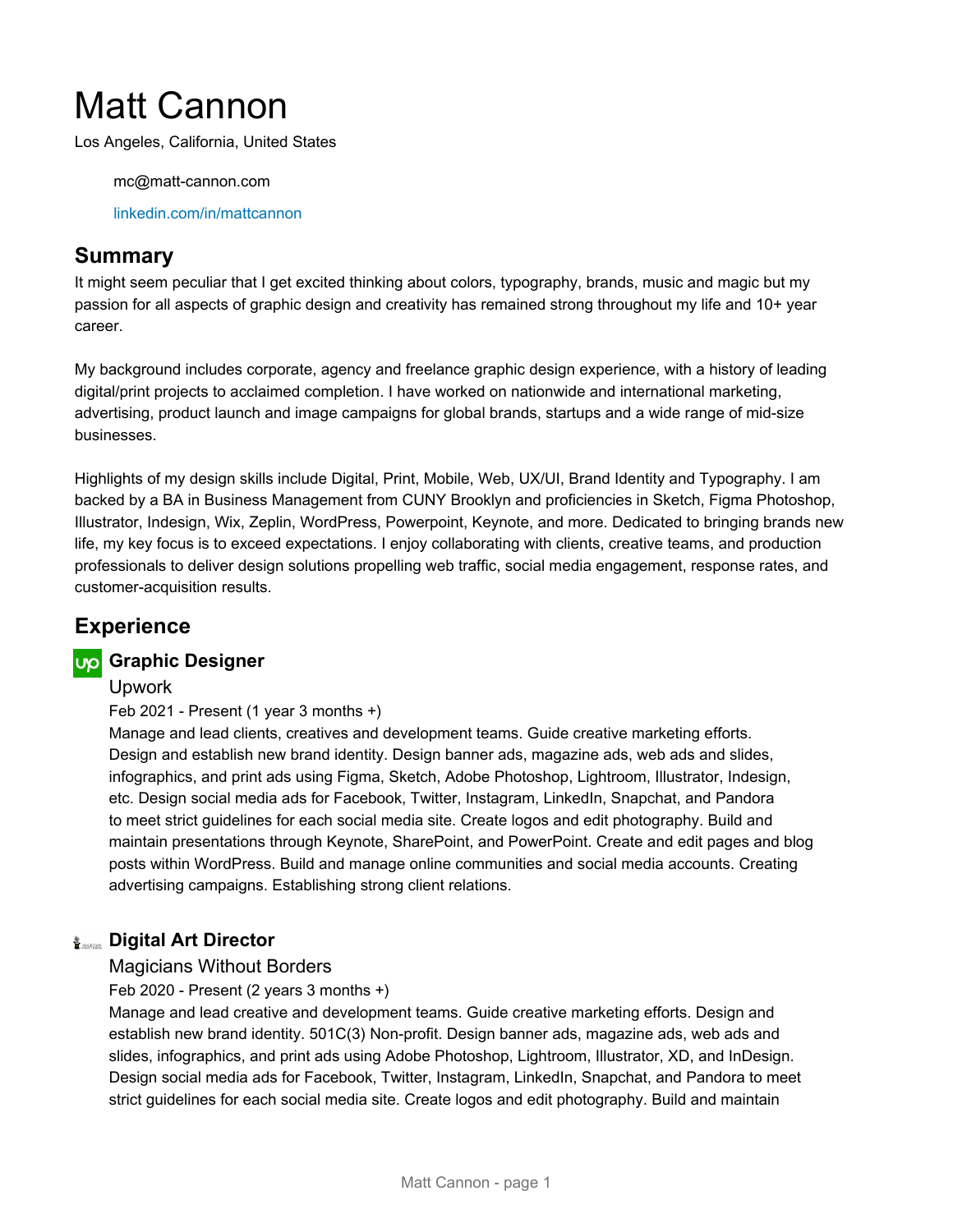presentations through Keynote, SharePoint, and PowerPoint. Create and edit pages and blog posts within WordPress. Build and manage online communities and social media accounts.

# **Digital Art Director**

#### SS+K

#### Mar 2015 - Sep 2019 (4 years 7 months)

Brainstorm, sketch and drafting concepts for logos/brand identity for high end clients/high rise building complexes. Design banner ads, magazine ads, web ads and slides, infographics, and print ads using Adobe Photoshop, Lightroom, Illustrator, XD, and InDesign. Design social media ads for Facebook, Twitter, Instagram, LinkedIn, Snapchat, and Pandora to meet strict guidelines for each social media site. Create logos and edit photography. Build and maintain presentations through Keynote, SharePoint, and PowerPoint. Create and edit pages and blog posts within WordPress. Build and manage online communities and social media accounts. Conduct in-depth website analysis and research on a variety of industries. Compose original, compelling web content, blog articles, press releases, news articles, print ads, and online advertisements with an emphasis on Search Engine Optimization. Edit content for quality control.

# **Digital Art Director**

#### Seagate Technology

#### Jan 2014 - Sep 2019 (5 years 9 months)

Design various assets for major retail stores, digital advertisements, print advertisements, trade shows, website composites. Design banner ads, magazine ads, web ads and slides, infographics, and print ads using Adobe Photoshop, Lightroom, Illustrator, XD, and InDesign. Design social media ads for Facebook, Twitter, Instagram, LinkedIn, Snapchat, and Pandora to meet strict guidelines for each social media site. Create logos and edit photography. Build and maintain presentations through Keynote, SharePoint, and PowerPoint. Create and edit pages and blog posts within WordPress. Build and manage online communities and social media accounts. Conduct in-depth website analysis and research on a variety of industries. Compose original, compelling web content, blog articles, press releases, news articles, print ads, and online advertisements with an emphasis on Search Engine Optimization. Edit content for quality control.

# **Digital Art Director**

#### Veterans First Mortgage

#### Dec 2013 - Apr 2018 (4 years 5 months)

Manage Design and Marketing Departments. Design banner ads, magazine ads, web ads and slides, and print ads using Adobe Photoshop, Lightroom, Illustrator, and InDesign. Design social media ads for Facebook, Twitter, LinkedIn, and Instagram to meet strict guidelines for each social media site. Create logos and edit photography. Build and maintain presentations through Keynote, SharePoint, and PowerPoint. Consult with clients and conduct in-depth website analysis and research on a variety of industries. Compose original, compelling website copy, blog articles, press releases, and news articles, print ads, and online advertisements with an emphasis on Search Engine Optimization. Edit content for quality control.

# **M** Article Columnist

Works Design Group Feb 2013 - Oct 2017 (4 years 9 months)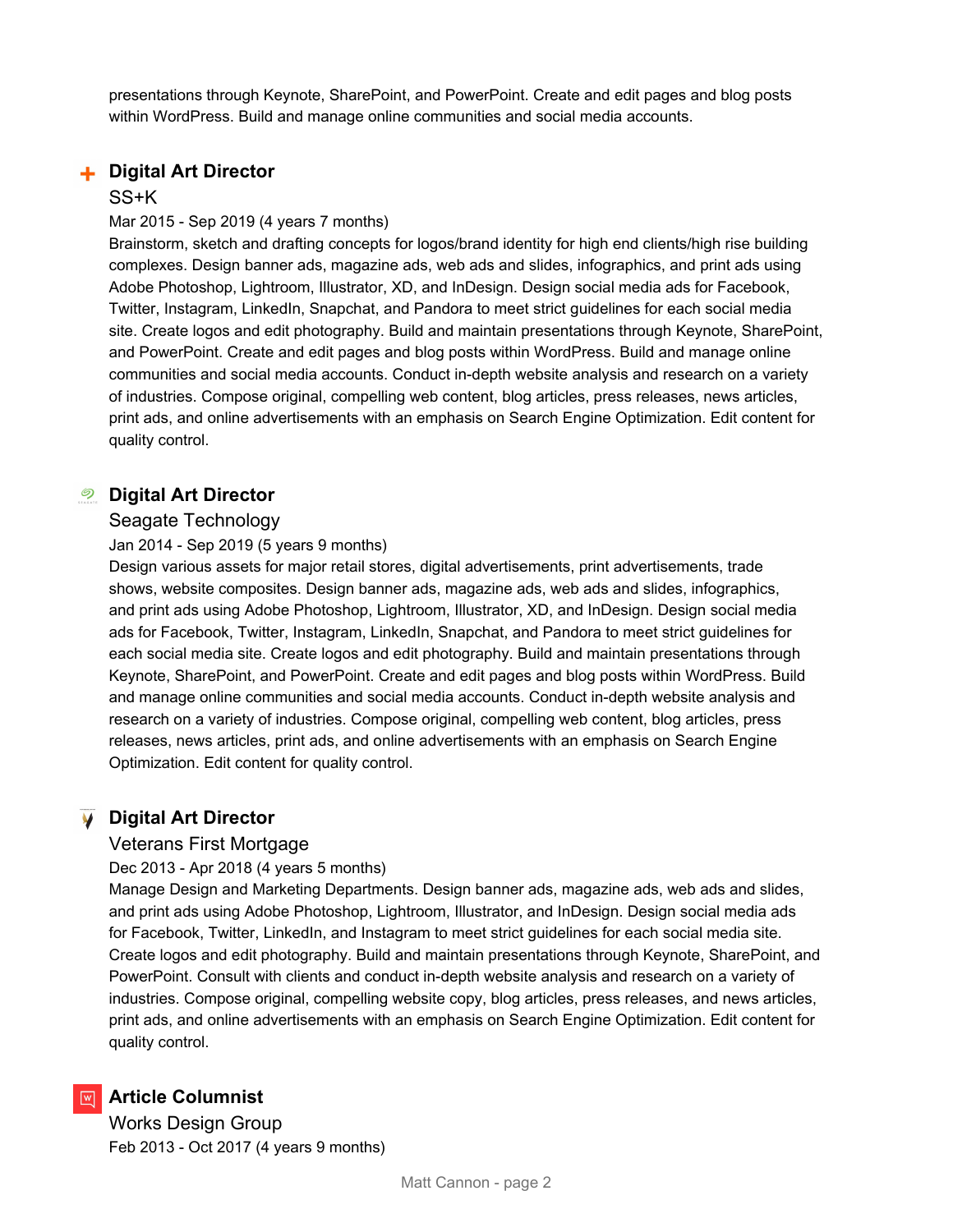Conduct in-depth website analysis and research on a variety of industries and topics to create unique, compelling content for press releases, articles, and blog posts. Edit content for quality control.

# **UI/UX Designer**

Worry Free Labs (PointClear Solutions)

Nov 2010 - Jun 2015 (4 years 8 months)

Guide creative marketing efforts. Design and establish new brand identity. Implement and maintain new brand identity across international channels, including print materials, digital banners, flyers, postcards, infographics, animated GIFs, illustrations, emails, Wix websites, Snapchat geofilters, social media content, and digital, print, and newspaper ads. Build and maintain presentations and RFP and RFI proposals.

# **Advisory Board Member/Freelance Writer**

GraphicDesign.com

2011 - 2015 (5 years)

Conducting in-depth research on a variety of Graphic Design topics to compose original and compelling articles. Member of the Advisory Board.

# **Co-Owner/Designer**

#### AudioLogic Group

Jun 2007 - Jun 2014 (7 years 1 month)

Aquire new clients. Design banner ads, magazine ads, web ads and slides, and print ads using Adobe Photoshop, Lightroom, Illustrator, and InDesign. Design social media ads for Facebook, Twitter, LinkedIn, and Pandora to meet strict guidelines for each social media site. Create logos and edit photography. Build and maintain presentations through Keynote, SharePoint, and PowerPoint. Create and edit pages and blog posts within WordPress. Build and manage various online communities and social media accounts. Complete all bookkeeping and payroll tasks, including A/P and A/R. Consult with clients and conduct in-depth website analysis and research on a variety of industries. Compose original, compelling website copy, blog articles, press releases, and news articles, print ads, and online advertisements with an emphasis on Search Engine Optimization. Edit content for quality control.

# **Freelance Graphic Designer**

#### McGraw Hill

Sep 2010 - Feb 2014 (3 years 6 months) Web related design composites for GradeGuru, a McGraw-Hill Education start up

# **Graphic Designer**

# Brand Knew

Apr 2012 - Jan 2014 (1 year 10 months)

Guide creative marketing efforts. Design and establish new brand identity. Implement and maintain new brand identity across international channels, including print materials, digital banners, flyers, postcards, infographics, animated GIFs, illustrations, emails, Wix websites, Snapchat geofilters, social media content, and digital, print, and newspaper ads. Build and maintain presentations and RFP and RFI proposals.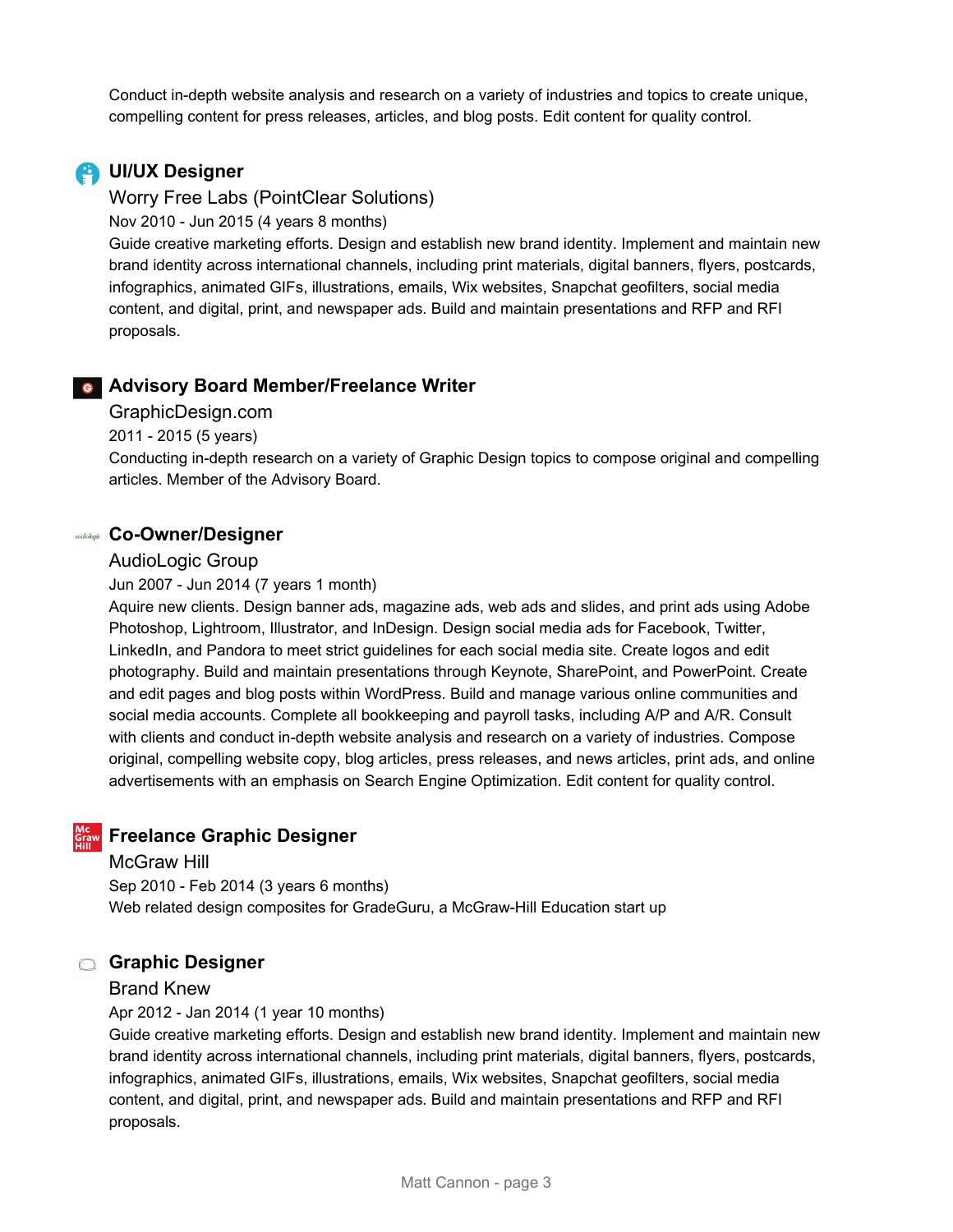# **Senior Creative Director**

# Revolution Digital

Oct 2011 - Dec 2013 (2 years 3 months)

Brainstorming/designing extended digital content and ad campaigns for high end clients. Leading and Managing a 20+ people team of Designers and Developers.

# **Lead Mobile Designer**

Zappos Family of Companies

Nov 2011 - Aug 2012 (10 months)

Implement and maintain brand identity, unique user experience items and mobile applications. Solve current conversion issues, identify weak links in the UI.

# **Graphic Designer**

Dimension Lab, Inc.

Dec 2006 - Nov 2007 (1 year)

Mentorship with Jason Longsworth, digital photography, retouch for various products, marketing/ Advertising design layouts. Design banner ads, magazine ads, web ads and slides, infographics, and print ads using Adobe Photoshop, Lightroom, Illustrator, XD, and InDesign. Design social media ads for Facebook, Twitter, Instagram, LinkedIn, Snapchat, and Pandora to meet strict guidelines for each social media site. Create logos and edit photography. Build and maintain presentations through Keynote, SharePoint, and PowerPoint. Create and edit pages and blog posts within WordPress. Build and manage online communities and social media accounts. Conduct in-depth website analysis and research on a variety of industries. Compose original, compelling web content, blog articles, press releases, news articles, print ads, and online advertisements with an emphasis on Search Engine Optimization. Edit content for quality control.

# **Buyer Assistant**

#### Active Ride Shop

Aug 2005 - Nov 2006 (1 year 4 months)

Managing operations at the Active Ride Shop Distribution Warehouse. Identifying inaccuracy and coordinate an effective plan in problem solving for faster and accurate processing. Provided high-level administrative support to Senior Buyer to leading extreme sports Retail Company. Recorded accurate data and updated vendor purchase orders into the company database for Senior Buyers. Demonstrated effective time management by processing orders in advance and successfully distributing product from vendors to 20+ retail stores.

# **Samples Coordinator**

# Access Group Southern California

#### Feb 2004 - Jul 2005 (1 year 6 months)

Maintain sample inventory for all manufacturers' lines such as Chicopee, Cellucap, Fabri-Kal, Poly King, National Checking Company, Placon, AEP etc.Responsible for the organization and setup of trade shows.Communicated and visited with customers for any sample related issues. Shadow Sales Representatives to various foodservice customer sites such as Sysco, US Foodservice, Jacmar Food Service Distribution, Restaurant Depot, etc.Responsible for assisting in various office tasks such as: